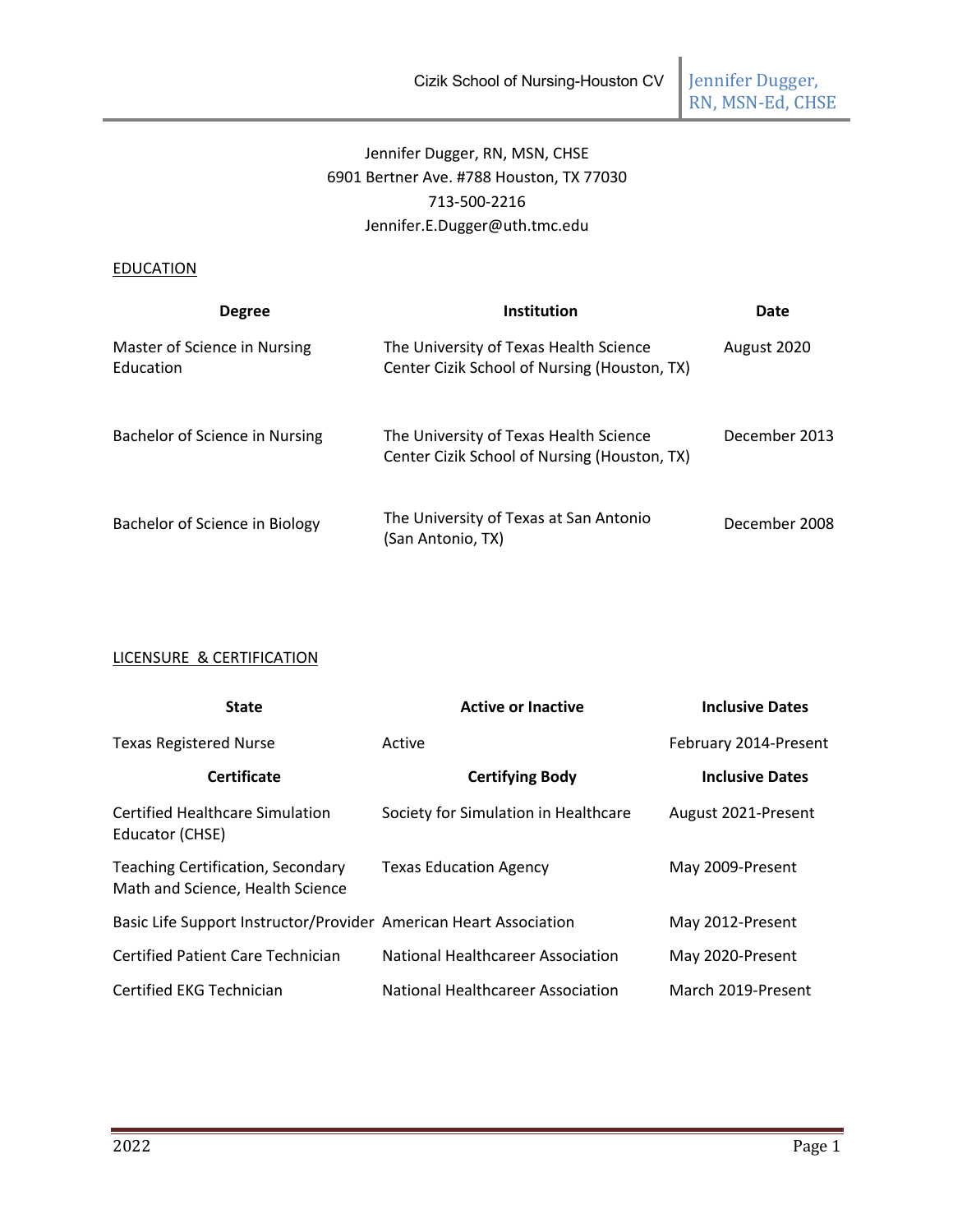RN, MSN-Ed, CHSE

#### PROFESSIONAL EXPERIENCE

| <b>Institution</b>                                                                 | <b>Position title</b>                                         | <b>Inclusive Dates</b>        |
|------------------------------------------------------------------------------------|---------------------------------------------------------------|-------------------------------|
| <b>Cypress Fairbanks Independent</b><br><b>School District</b>                     | <b>Biology and Chemistry Instructor</b>                       | March 2009-May 2012           |
| CHI St. Lukes Hospital at the Vintage Staff Nurse                                  |                                                               | February 2014-August<br>2015  |
| Memorial Hermann Sugar Land<br>Hospital                                            | <b>Staff Nurse/Charge Nurse</b>                               | May 2015-October 2016         |
| Katy Indepdent School District                                                     | <b>Campus Nurse</b>                                           | August 2016-July 2017         |
| Katy Independent School District                                                   | <b>Clinical Rotations Instructor</b>                          | August 2017-October<br>2020   |
| The University of Texas Health<br>Science Center Cizik School of<br><b>Nursing</b> | Simulation Clinical Nurse Educator                            | October 2020-December<br>2021 |
| <b>Houston Community College</b>                                                   | <b>Adjunct Faculty</b>                                        | May 2021-December 2021        |
| <b>Temple Junior College</b>                                                       | <b>Adjunct Faculty</b>                                        | August 2021-Present           |
| The University of Texas Health<br>Science Center Cizik School of<br>Nursing        | Instructor in Nursing, Department of<br>Undergraduate Studies | January 2022-Present          |

## **PRESENTATIONS**

National (past to current)

Touchett, H., **Dugger, J.,** Thomas, L., Clayton, D., DeJoya, A. (October 2020) *Development and Implementation of the Rehabilitation Nursing Academy.* Association of Rehabilitation Nurses: REACH 2020.

Regional/State (past to current)

Hekel, B., Pullis, B. C. & **Dugger, J.** (2022, May). Designing vaccine hesitancy simulations for nursing students [Oral presentation]. Accepted for the 2022 Texas Public Health Association Annual Education Conference. TX, United States.